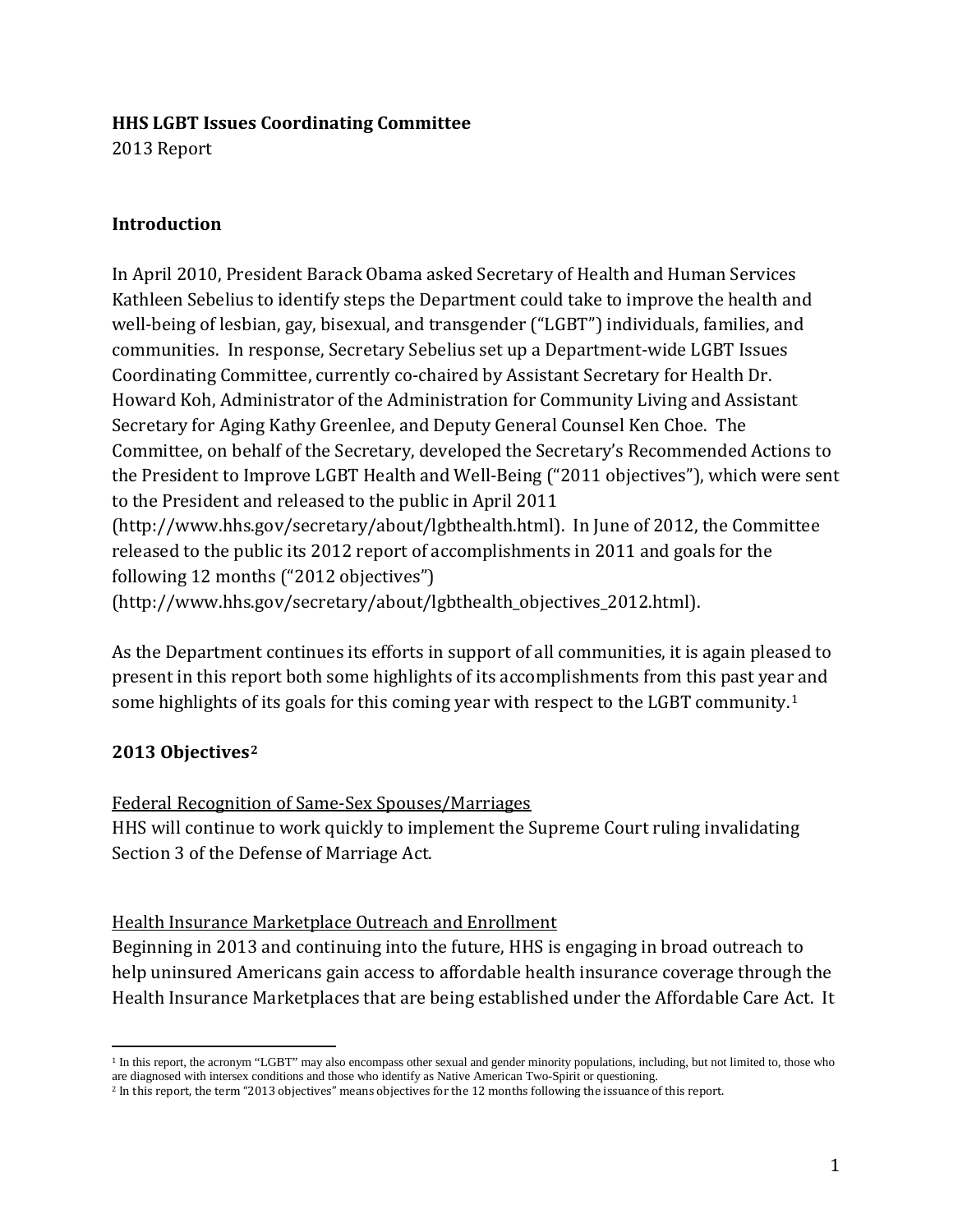is crucial for all communities to understand their options and how to enroll in coverage. HHS will ensure that LGBT communities are included in its outreach efforts in several ways:

- 1) In conjunction with the first open enrollment season for the Marketplaces, HHS will host an outreach and engagement summit for the LGBT community to equip LGBT community leaders with the tools, information, and resources that they need to assist LGBT individuals and families in obtaining affordable health insurance coverage through the Marketplaces.
- 2) By October 2014, the start of the next open enrollment season, the Office of the Assistant Secretary for Planning and Evaluation ("ASPE") will issue a report that will examine the prevalence of, and the factors contributing to the lack of, insurance among LGBT populations to help guide HHS in its Marketplace outreach to LGBT communities.
- 3) The Substance Abuse and Mental Health Services Administration ("SAMHSA") will develop a best practices toolkit on health insurance outreach and enrollment assistance for LGBT communities with high prevalence rates of behavioral health needs.

# **Research and Data Collection**

- 1) The National Institutes of Health ("NIH") will continue working toward growing the field of health research relating to the LGBT community. NIH will host the first annual NIH Lesbian, Gay, Bisexual, Transgender, and Intersex ("LGBTI") Research Symposium to further explore critical topics in LGBTI health research. NIH will also conduct and release an analysis of the fiscal year (FY) 2012 LGBTI-research related portfolio to build on the analysis conducted on the FY 2010 portfolio.
- 2) HHS has developed survey questions on gender identity (in addition to sexual orientation) as a module that states are encouraged to use in the Behavioral Risk Factor Surveillance System of the Centers for Disease Control and Prevention ("CDC") to help develop scientific survey data on the health status and health care experience of transgender populations (in addition to lesbian, gay, and bisexual populations). During the next year, HHS will complete cognitive testing of the questions and dedicate resources to providing technical assistance and support to states that use the questions.
- 3) SAMHSA will pilot test sexual orientation questions within its deployment of the 2013 National Survey on Drug Use and Health.

### **Youth and Families**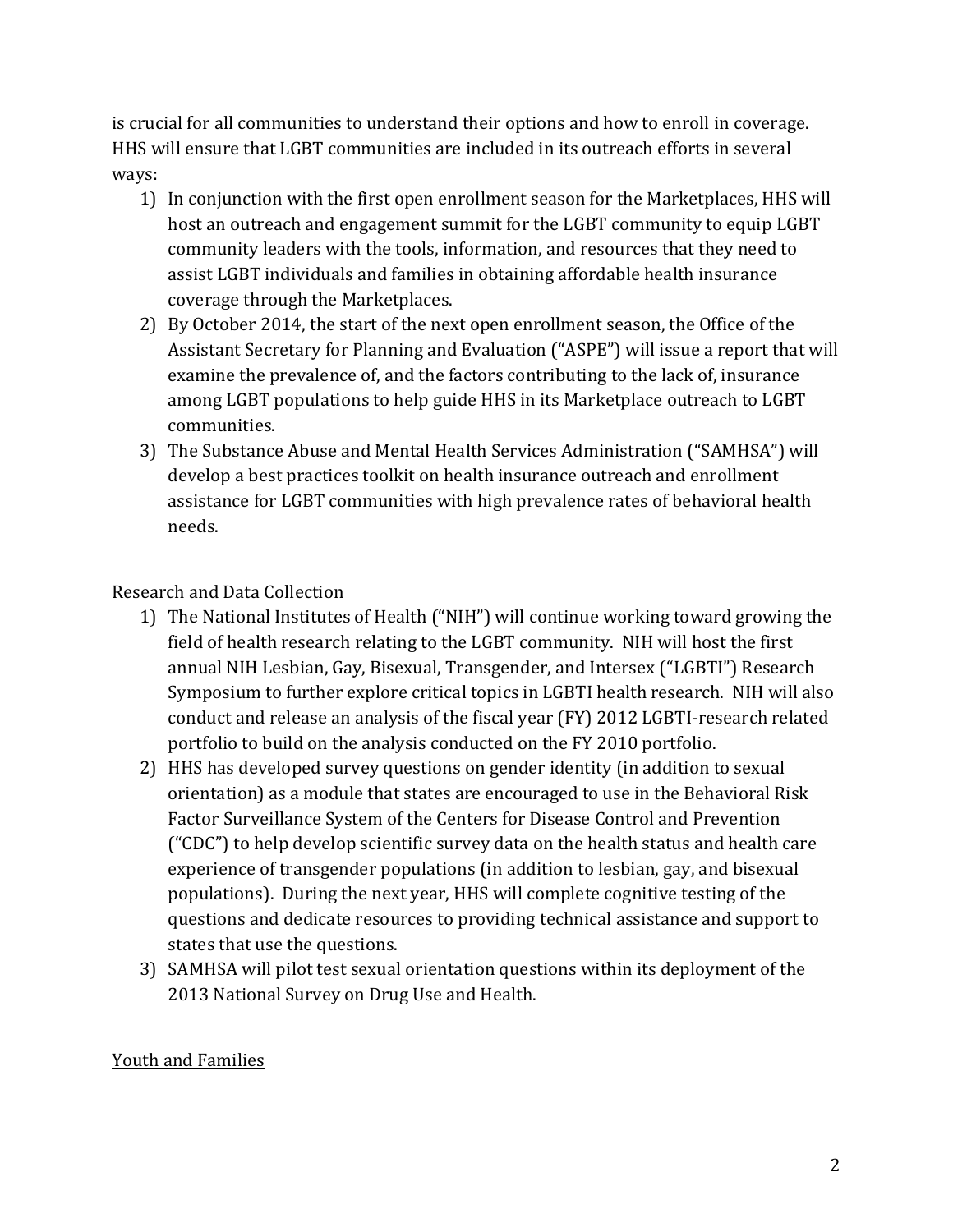- 1) SAMHSA, working with the Family Acceptance Project, will develop a resource document for practitioners who work with LGBT youth in multiple service sectors (e.g., behavioral health, child welfare, juvenile justice, primary care, schools, homeless and runaway programs) to help them understand the role of family acceptance/rejection in the overall health, behavioral health, and well-being of youth, as well as implement best practices in engaging and creating supportive families.
- 2) The Administration for Children and Families ("ACF") will fund two grantees to begin a systematic review of practices and services aiming to improve the wellbeing of lesbian, gay, bisexual, transgender, and questioning ("LGBTQ") individuals, and to lay a foundation for improving such services and practices. One grantee will target its efforts to homeless LGBTQ youth, and the other will focus its efforts on domestic violence, intimate partner violence, and dating violence prevention for LGBTQ individuals and their families.

### **2012 Accomplishments**

The following represent just some of the highlights of the Department's accomplishments from this past year:

To further the development of improved data on the factors that contribute to health disparities experienced by LGBT individuals, since January 2013 CDC has included a sexual orientation-specific question on the National Health Interview Survey. CDC is collecting the data now and will have the first results in 2014. Moreover, as mentioned above, HHS has developed and is testing survey questions on gender identity as well as sexual orientation as a module that states are encouraged to use in CDC's Behavioral Risk Factor Surveillance System to help develop scientific survey data on the health status and health care experience of transgender populations in addition to lesbian, gay, and bisexual populations.

HHS established a sexual orientation and gender identity-inclusive non-discrimination policy applicable to services provided to HHS program beneficiaries by HHS contractors. As a result, all applicable HHS contracts must include a non-discrimination-in-service delivery clause stating that "no person otherwise eligible will be excluded from participation in, denied the benefits of, or subjected to discrimination in the administration of HHS programs and services based on non-merit factors such as race, color, national origin, religion, sex, gender identity, sexual orientation, or disability (physical or mental)." The policy can be found at http://www.hhs.gov/asfr/ogapa/acquisition/apm-2012-03.html.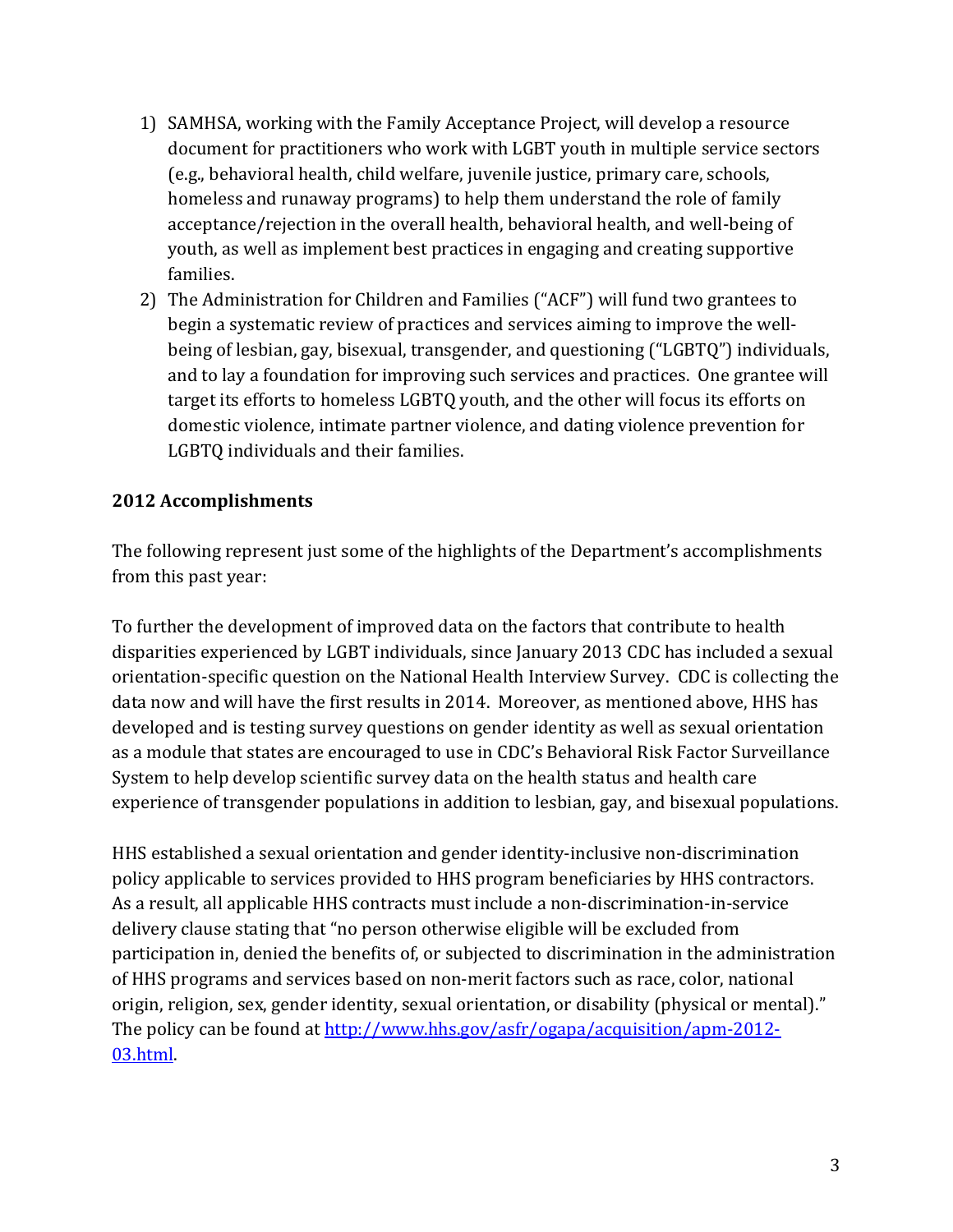NIH completed a portfolio analysis and determined that 232 projects addressing LGBT health were active in 2010. Details of that analysis and the report, along with a statement from NIH Director Francis Collins charging NIH to continue the momentum into the future, can be found at http://www.nih.gov/about/director/01032013 lgbt statement.htm. Additionally, NIH convened a scientific work group to develop strategies to expand research on the care of intersex children and their families.

The Health Resources and Services Administration ("HRSA") awarded nine grants to organizations supporting the development, implementation, and evaluations of interventions to improve timely entry into and retention of quality HIV care for transgender women of color. HRSA also provided funding to the Center of Excellence for Transgender Health at the University of California at San Francisco to serve as the evaluation and technical assistance center for these grants.

Following a recommendation from the 2011 Institute of Medicine Report on LGBT Health, the Office on Women's Health ("OWH") funded five pilot studies across the nation to identify and test innovative and effective ways of reducing obesity in lesbians and bisexual women.

CDC has funded evaluation of the impact on LGBT communities of chronic disease prevention and health promotion programs currently being implemented by Community Transformation Grant ("CTG") awardees. Activities include both multi-site surveillance as well as site-specific evaluation of CTG programs that encompass LGBT communities. Such evaluation efforts are ongoing, and results are expected in 2016.

The National Intimate Partner and Sexual Violence Survey: 2010 Findings on Victimization by Sexual Orientation was released by CDC. CDC has worked to increase the visibility of the report and its findings, including by sharing information with LGBT intimate partner violence/sexual violence-specific service organizations, participating in national webinars for practitioners of such services, policymakers in the field of intimate partner violence/sexual violence prevention, and the LGBT community in general; as well as by producing fact sheets and other materials available on CDC's website at [http://www.cdc.gov/violenceprevention/nisvs/.](http://www.cdc.gov/violenceprevention/nisvs/)

CDC's Tips From Former Smokers national tobacco education campaign included specific messaging and outreach to the LGBT community, with advertisements featuring a representative from the LGBT community. The campaign can be viewed at [http://www.cdc.gov/tobacco/campaign/tips/groups/lgbt.html.](http://www.cdc.gov/tobacco/campaign/tips/groups/lgbt.html) Additionally, CDC worked with The Network for LGBT Health Equity on LGBT-specific paid and earned media efforts.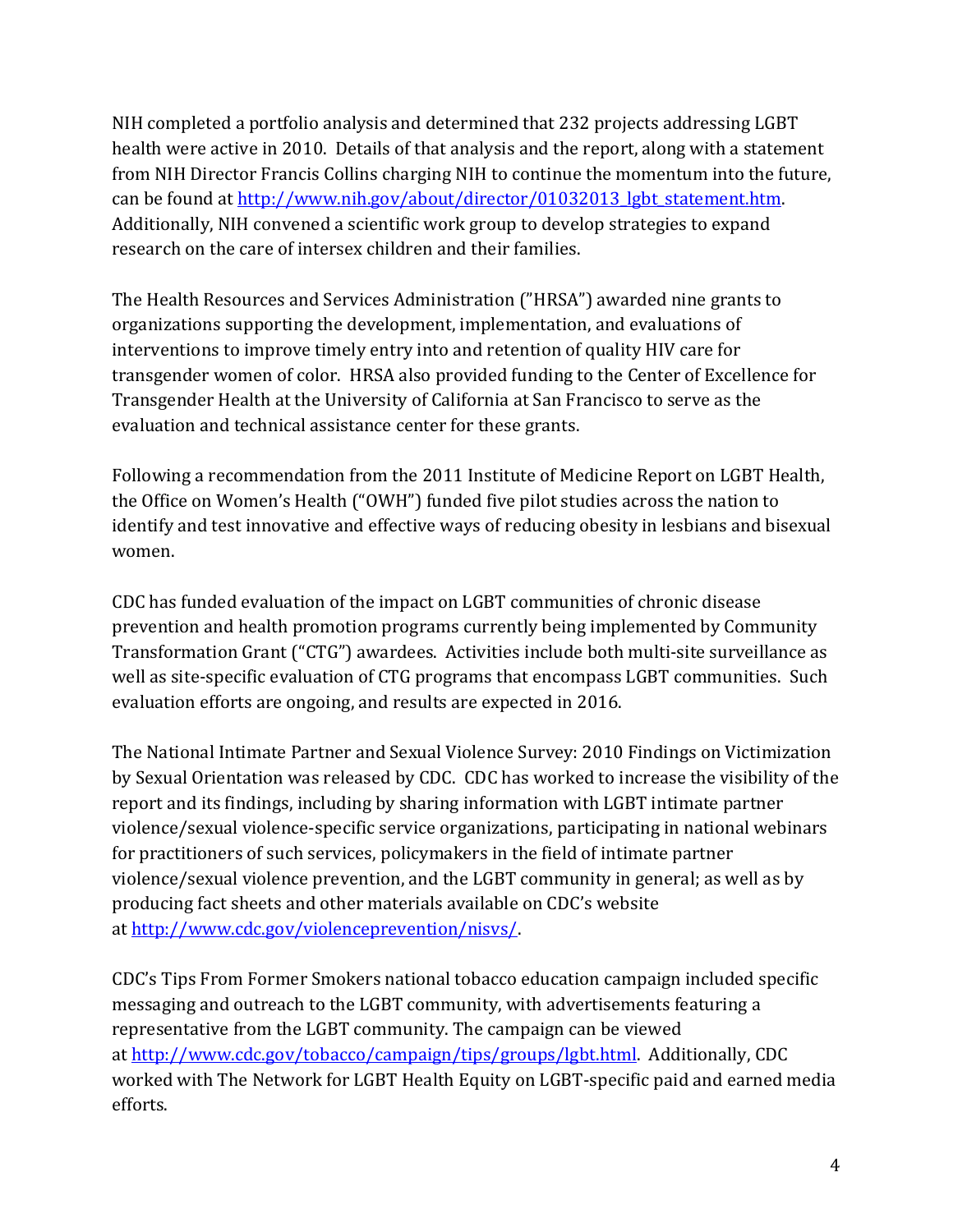The Food and Drug Administration ("FDA") is developing a plan to engage in outreach to atrisk LGBT youth, designed to educate them about the dangers of using tobacco with the intent of helping prevent initiation and experimentation. The plan includes conducting research to understand perceptions, opinions, attitudes, and beliefs around tobacco use within this vulnerable population. FDA is committed to reaching LGBT teenagers in a culturally relevant way to prevent tobacco use and plans to launch a campaign targeted at this audience in 2014.

SAMHSA and HRSA identified and reviewed curricula that help behavioral health and primary care practitioners assess, treat, and refer LGBT clients in a culturally competent manner. Curricula were identified by HHS, technical assistance providers, and stakeholder organizations. SAMHSA and HRSA reviewed the curricula to ensure that they were federally-supported and available for Continuing Medical Education/Continuing Education Unit (CME/CEU) credit. This list of existing federally-supported LGBT culturally competent training curricula that are available for CME/CEU credit was disseminated to stakeholder organizations and is posted online a[t http://samhsa.gov/lgbt/curricula.aspx](http://samhsa.gov/lgbt/curricula.aspx) and [http://www.hrsa.gov/lgbt/.](http://www.hrsa.gov/lgbt/) SAMHSA and HRSA will continue to disseminate this information over the course of the next year.

ASPE disseminated resources about LGBT homeless youth

at [http://findyouthinfo.gov/youth-topics/lgbtq-youth/homelessness,](http://findyouthinfo.gov/youth-topics/lgbtq-youth/homelessness) including a profile of a collaboration in Oregon that focuses on training staff to provide unbiased services for LGBT youth in in-home and out-of-home care settings and a podcast from Administration for Children, Families, and Youth Commissioner Bryan Samuels on the need to include LGBT youth in teen pregnancy prevention efforts. With respect to ASPE's continuing work with ACF on its Research Development Project on the Human Services Needs of LGBT Populations, ASPE funded a sub-study under which site visits were conducted at four runaway and homeless youth programs to examine how these programs collect data and target services for homeless LGBT youth.

ACF required grant recipients in its runaway and homeless youth programs to assure that they have policies prohibiting harassment based on sexual orientation or gender identity, and that their staff is trained to prevent and respond to harassment and bullying.

ACF issued revised operating instructions for the placement of unaccompanied immigrant youth in ACF's custody, and added consideration of the safety and well-being of LGBT youth as a factor when making placement decisions. ACF's technical assistance providers will continue to host trainings for staff working at ACF-funded shelter care facilities that focus on creating a safe and inclusive environment for LGBT unaccompanied immigrant youth.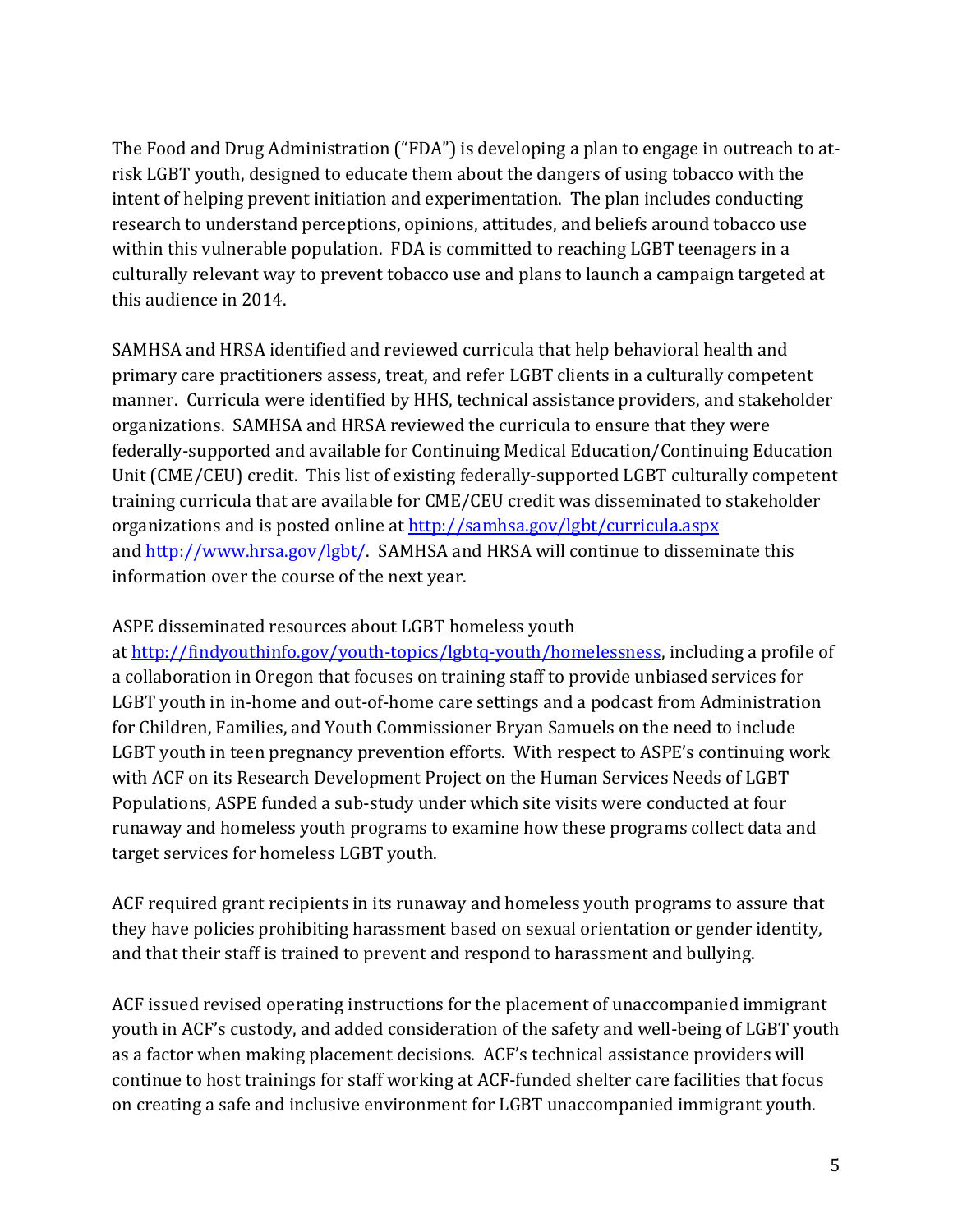The Centers for Medicare & Medicaid Services ("CMS") and the Administration for Community Living ("ACL") are completing a training video to educate key stakeholders about LGBT older Americans, the impacts of the social stigma on them, and their rights in nursing homes and other settings. The video will be released in the summer of 2013.

CMS also released guidance clarifying visitation rights of LGBT individuals in Medicare- and Medicaid-participating nursing homes.

Section 1557 of the Affordable Care Act provides for federal nondiscrimination protection in the health care system, including on the basis of "sex." The Office for Civil Rights ("OCR") clarified that this prohibition includes discrimination based on gender identity and sex stereotyping.

The Office of Minority Health, in collaboration with federal and non-federal partners, published LGBT-inclusive enhanced National Standards for Culturally and Linguistically Appropriate Services in Health and Health Care (National CLAS Standards). The National CLAS Standards are intended to advance health equity, improve quality and eliminate health disparities, and establish a blueprint for health and human services organizations to provide culturally and linguistically appropriate services. The enhanced standards promote a more inclusive definition of culture encompassing not only race, ethnicity, and language, but also elements such as sexual orientation and gender identity. The National CLAS Standards raise awareness of the importance of the role of sexual orientation and gender identity in all areas of health – mental, physical, social, and spiritual – and provide a host of resources that will empower health and human service professionals and organizations to address the needs of and better serve the LGBT community.

The Office of the Assistant Secretary for Health ("OASH") expanded the Healthy People 2020 LGBT Topic Area to include two national objectives. The objectives aim to increase the number of population-based data systems used to monitor Healthy People 2020 objectives that include in their core a standardized set of questions that identify 1) lesbian, gay, bisexual, and 2) transgender populations. The establishment of the first-ever national LGBT objectives with targets to be achieved by the end of the decade underscores HHS's commitment to securing data that are critical to understanding the health issues and needs of the LGBT population and working to address those needs.

ACL funded a new grantee to further develop and extend the National Resource Center ("NRC") for LGBT Aging work to reach its three distinct audiences: aging network entities, LGBT stakeholder agencies, and LGBT individuals. The grantee will focus on the use of efficient and effective strategies to more fully embed NRC activities into the LGBT and